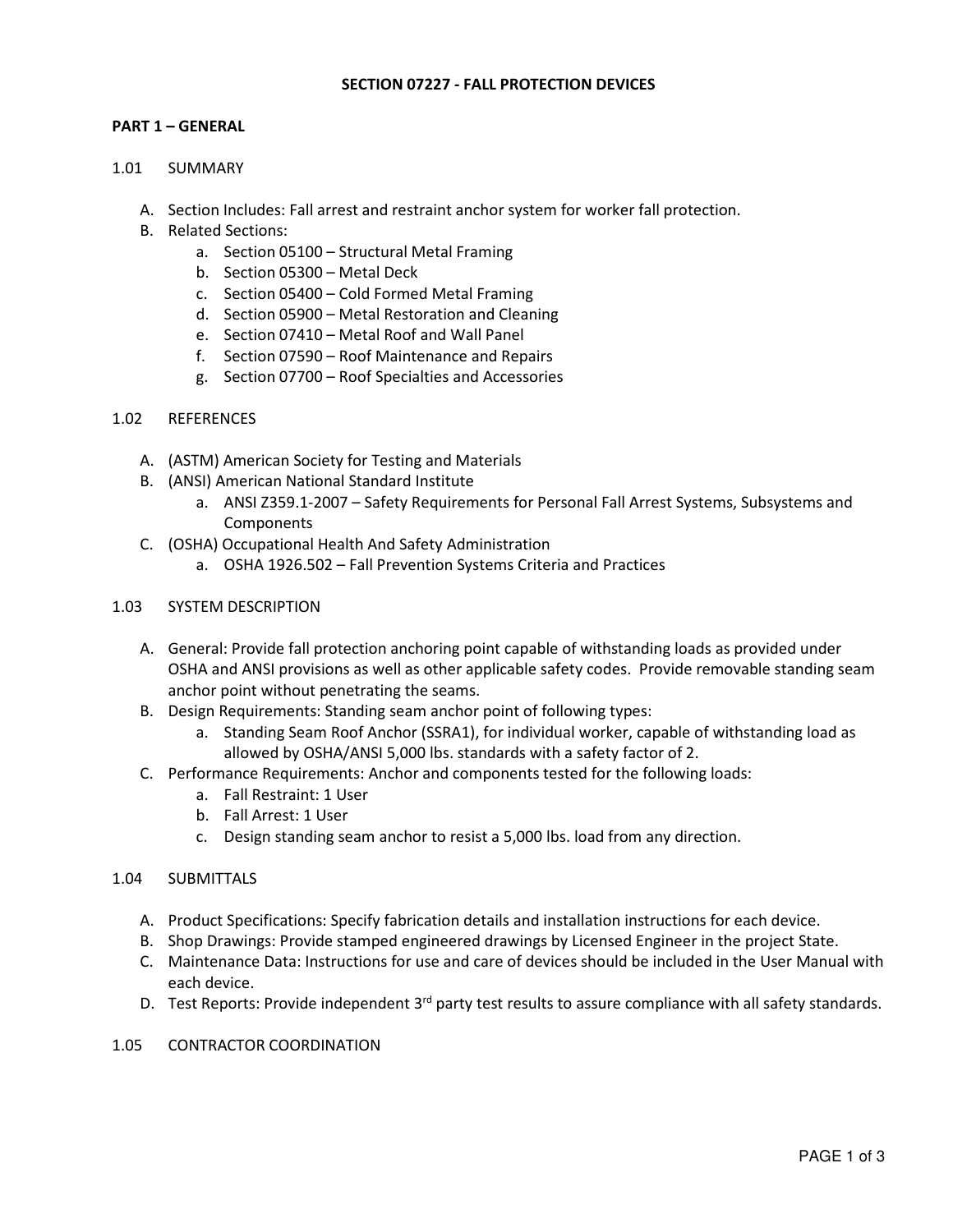- A. Contractor to coordinate selection and installation of standing seam roof system to be structurally sound and compatible with Standing Seam Roof Anchor (SSRA1) fall protection anchors. Panel selection can be matched with Panel Compatibility Chart at www.FallPD.com.
- B. Qualified Person to make ultimate decision on the structural integrity and compatibility of the SSRA1 and the standing seam roof system. Selected panels must be compatible with SSRA1 and must be capable of withstanding maximum loads as allowed under the OSHA and ANSI standards.

## 1.06 WARRANTY

A. Provide lifetime manufacturer's warranty against defects under normal working conditions and proper care.

## PART 2 – PRODUCTS

## 2.01 MANUFACTURER

A. Provide standing seam anchor fall protection system manufactured by Action Manufacturing, and distributed by:

Fall Protection Distributors, LLC. 7436 Evesborough Lane New Port Richey, FL 34655

www.FallPD.com 863.703.4522

Due to the unique, patented abilities of this device, substitutions are not allowed.

# 2.02 MATERIALS

- A. Anchor Body: 6061-T6 Aluminum
- B. Top Bolts: Type 316 Stainless Steel
- C. Lock Washers: Type 316 Stainless Steel
- D. Set Screws: Stainless Steel (Cupped Tip or Nylon Tip May Be Used)
- E. D-Ring: Plated, non-corrosive steel

#### 2.03 MANUFACTURED ASSEMBLIES

- A. Standing Seam Roof Anchor SSRA1
- 2.04 FABRICATION
	- A. Manufacture to precise dimensions and free of defects to assure proper performance and appearance.

#### PART 3 – EXECUTION

- 3.01 INSPECTION
	- A. ON-site competent person to determine that the standing seam roof system is structurally sound and capable of withstanding full loading of the anchor system. Competent Person to determine proper location of each anchor paying special attention to avoid swing falls.